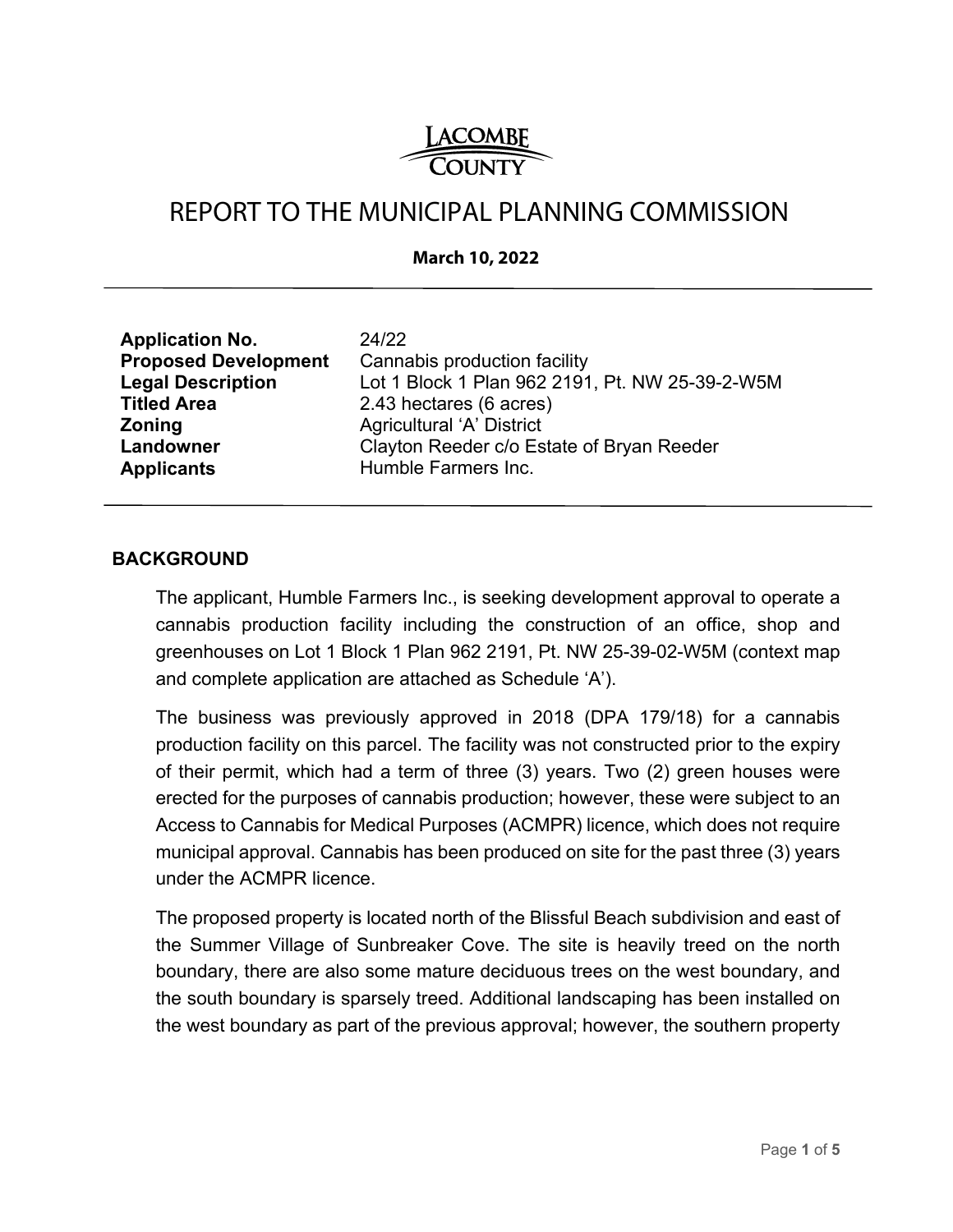boundary would benefit from additional plantings.

There is an existing mobile home and accessory buildings located on the property that will remain. The development application also proposes to construct a number of buildings including: a 576 ft<sup>2</sup> office, a 5595 ft<sup>2</sup> shop, and three (3) greenhouses totalling 5147 ft². The new buildings represent the same square footage as approved in 2018; however, the building configurations have changed to include an addition onto an existing building. All growing of cannabis and cannabis related activities are completely contained within the greenhouses and shop, and the buildings will be securely fenced as per Health Canada regulations.

The proposal outlines that the business will operate Sunday to Saturday 8 am to 8 pm. The business will employ two (2) resident employees, five (5) non-resident onsite employees and two (2) non-resident offsite employees.

Expected traffic to the site, will consist of the employee cars and delivery services, and is expected to be six (6) vehicle round trips per day. There is sufficient parking onsite. A STOP sign was installed as part of the previous approval. No business signage is proposed as part of this application.

Applicants for a cannabis production facility are required to carry out a precirculation within one (1) mile of the proposed development. A number of issues arose from residents which are addressed under the following headings in the attached letter and response from Humble Farms Inc. (consultation package attached as Schedule 'B': 1) Upkeep of the site; 2) noise, odour and day/night lighting; 3) watershed pollution / stormwater runoff; and 4) security.

# **POLICY CONSIDERATIONS**

The proposed development is considered a cannabis production facility, which is defined in the Land Use Bylaw as "a premises authorized by a license issued by Health Canada and used for the production, cultivation, harvesting, processing (including the trimming, drying, and curing of raw materials), storage or distribution of cannabis or its by-products for commercial sale".

# **CIRCULATION RESPONSE**

Lacombe County's Operation's Department advised that the applicant will be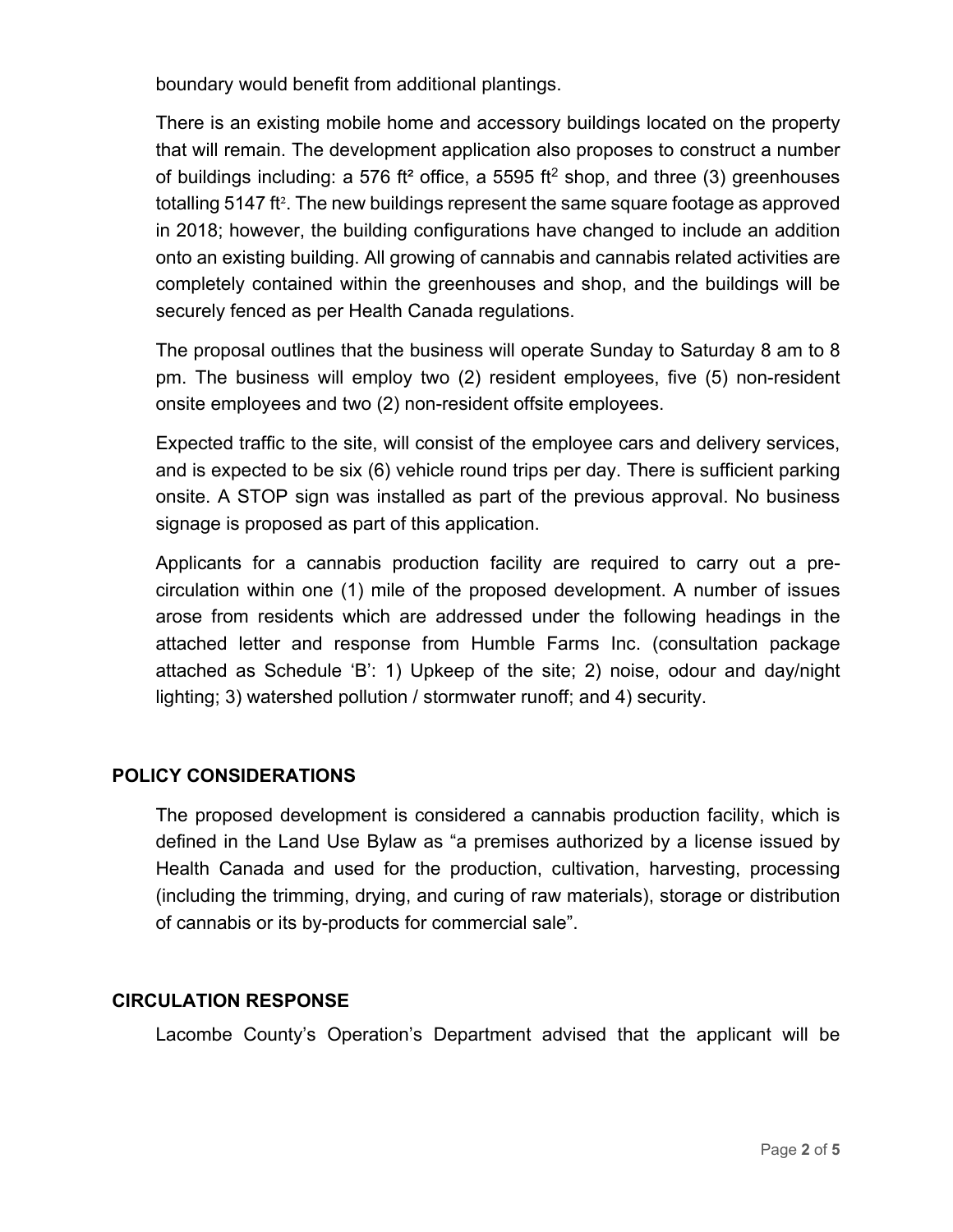responsible for dust control from the property's access north on Range Road 2-1 to Rainy Creek Road.

The County's Fire Chief outlined a number of requirements including submission of a Fire Safety Plan, compliance with the Alberta Fire Code and a required inspection upon final construction.

The application was pre-circulated to 162 adjacent landowners and three responses were received. The concerns and the applicant's response are attached as Schedule 'B'.

All adjacent landowners will also be advised of the MPC's decision and their right to appeal the MPC's decision.

# **ANALYSIS**

The subject site is heavily treed, however, some additional landscaping on the southern property boundary would help to provide adequate screening. The proposed buildings and elevation drawings submitted with the application are set back from Range Road 2-1 and are agricultural in nature.

Traffic to the site is minimal and would not have an adverse impact on the surrounding infrastructure or neighbours. The applicants will provide dust control in front of any residence who requests it north of the production facility to mitigate any potential negative impact. There is adequate parking on site to accommodate the proposed employees.

The production facility is relatively small in size and cannabis has been produced in two greenhouses under an ACMPR licence for the last three years. As previously mentioned, municipal approval is not required for these types of facilities. There have been no further complaints during the last three-year period. The applicant has requested that the County consider a five (5) year term with an annual review remaining as a condition of approval. Staff feel that a three (3) year term is appropriate in this case as the applicant has not constructed or operated the facility, which is larger in scale and scope than the ACMPR operation.

The applicants intend to use blackout curtains on the greenhouses at night to negate light pollution at night and a holding pond is on site to handle stormwater. Cleanup of the site is being undertaken which is intended to be completed this spring. Smells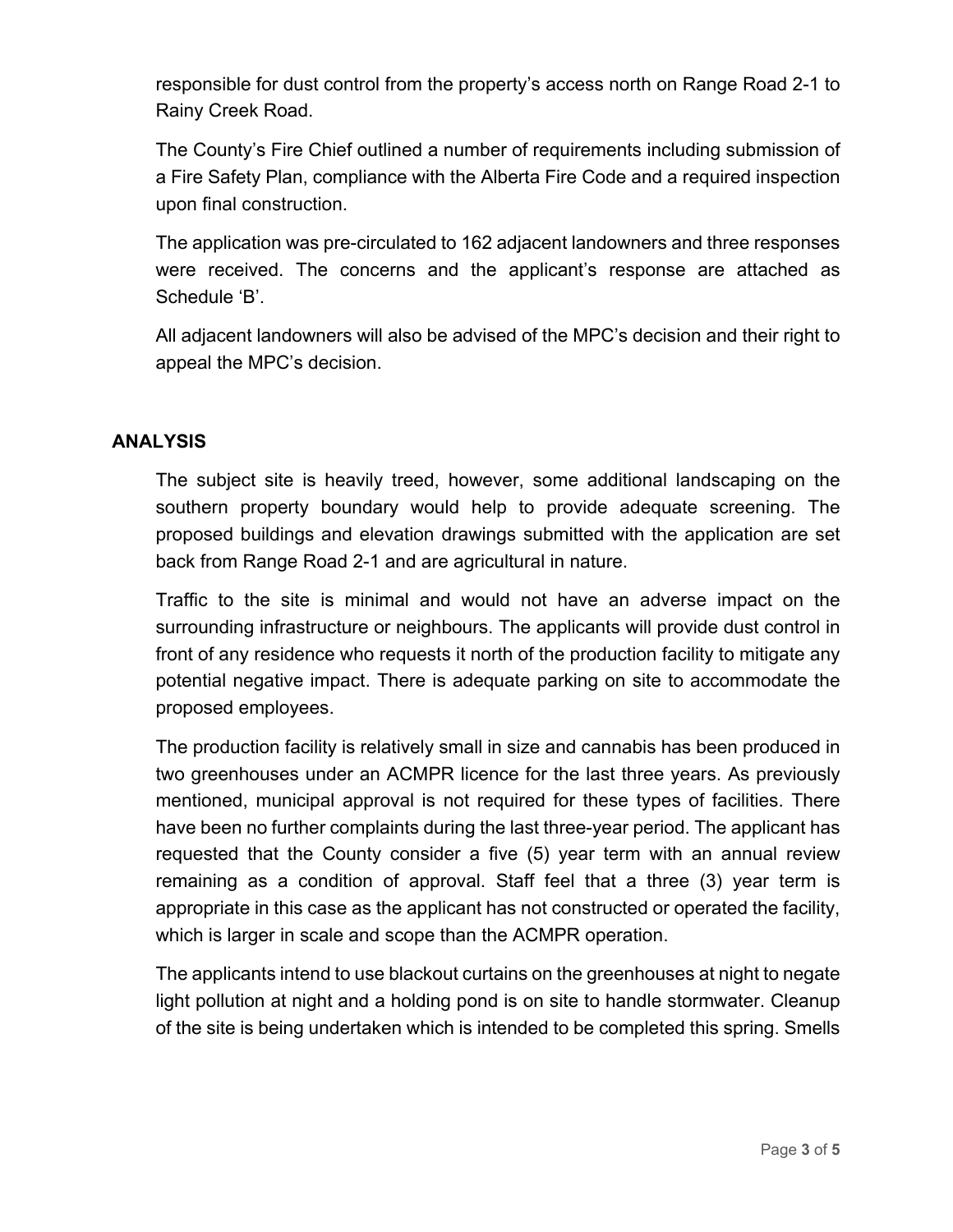are to be addressed through the installation of a filtration system on the new structures. Through the application of conditions of approval, staff consider that the renewal of this application for a cannabis production facility is a suitable and appropriate use of the lands.

# **STAFF RECOMMENDATION**

APPROVE the application, subject to the following conditions:

- 1. term of the development permit shall be three (3) years;
- 2. this approval shall be subject to an annual review by the Development Officer. Failure to comply with the conditions of the development permit may result in the permit being suspended or revoked;
- 3. prior to occupancy of the building for use as a cannabis production facility, the applicant/operator shall provide to the satisfaction of the County confirmation of application for, and compliance with the requisite federal license;
- 4. cannabis production facility shall at all times comply with federal and provincial legislation and regulations, failure to do so will result in the immediate termination of this development approval;
- 5. prior to occupancy of the building for use as a cannabis production facility, a fire safety plan to be submitted to the satisfaction of the County's Fire Chief;
- 6. prior to occupancy of the building, applicants to arrange for the County's Fire Chief to carry out an inspection of the premises to ensure compliance with the Alberta Fire Code (AFC). Please note, that periodic inspections may occur through your development permit approval term;
- 7. prior to the issuance of a development permit, the site is to be cleaned up to the satisfaction of the County;
- 8. the site shall be kept in a neat and tidy condition;
- 9. any lighting to comply with the County's Dark Sky Guidelines and Crime Prevention Through Environmental Design Principles;
- 10. applicants to provide dust control where required, to the frequency and satisfaction of Lacombe County;
- 11. prior to the issuance of a development permit a landscaping plan is to be submitted to the satisfaction of the County to augment the existing landscaping. Applicants must also enter into a Landscaping Agreement,